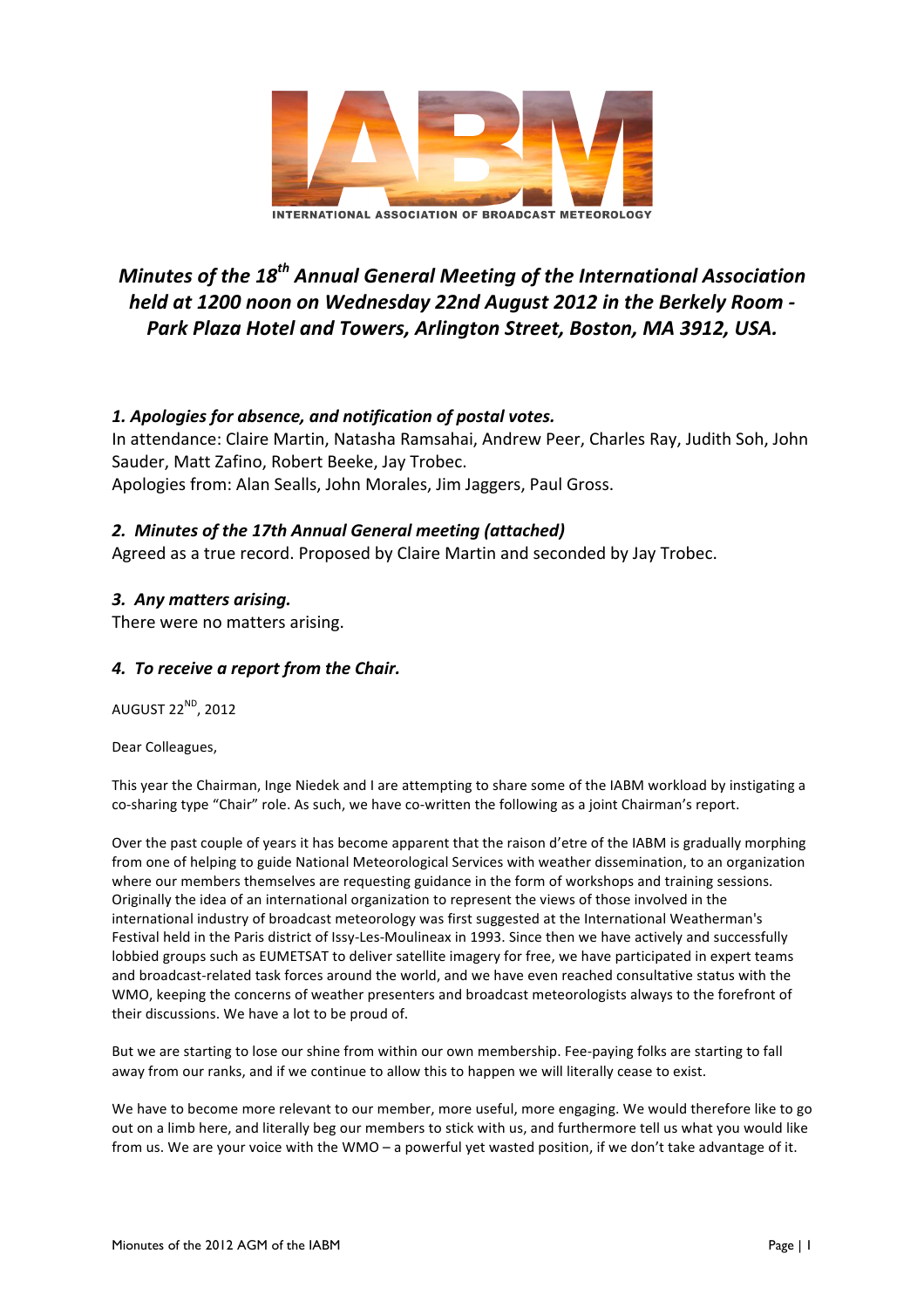Inge Niedek Claire Martin

Adoption of the report was proposed by Natasha Ramsahai and seconded by John Sauder.

#### *5. To receive a report from the Honorary Secretary, Bill Giles.*

*Our lack of funding and the problems of getting the members of the committee together for meetings, continues to challenge us. We were able to get a few of the committee members together* during the FIM conference in Geneva in March. From this meeting we were able to develop a new *mission statement to provide a fresh set of guiding principles for the committee:* 

To represent the worldwide broadcast meteorology community

To collaboratively work with WMO through our Observer Status, and with other appropriate organisations including SMF/FIM, AMS, EMS and NMHSs, to support and promote the profession of *Broadcast Meteorology*

To support and encourage members in the improved delivery of weather and climate services to the *public, especially those from developing countries*

To promote, encourage and organise conferences and other opportunities for members to network *and engage in Continuing Professional Development*

To actively encourage members to maintain the highest professional standards through promoting appropriate initiatives and mechanisms

To encourage members to contribute to disaster risk reduction through the provision of timely and *accurate weather forecasts and warnings to the public*

To actively support and develop regional sub-groups to enhance the focus on national and regional *weather broadcast issues.*

*Despite* many attempts there were no other opportunities to meet during the year. Although there is *constant communication through email – it is face to face meetings that really produce results. Recently* we have started to have monthly video conferences using Skype. This has proved to be very useful despite technical problems, and the plan is to continue using this method. We are grateful to other organisations such as AMS, EMS and FIM for allowing us to hold our AGMs during their annual *event.* Without this cooperation, we would find it impossible to even manage an annual meeting.

*Our* ambition of holding the 2<sup>nd</sup> World Conference on Broadcast Meteorology still remains beyond *our* grasp. The current poor world financial situation means that funding for this type of event has *got even harder to find. But members can be assured that your committee has not lost its determination to pursue this aim with all vigour.* 

We produced two editions of UP FRONT in the last year and I am very grateful to all those who *provided* or suggested articles. The feedback from members continues to demonstrate that they are *a* valuable means of involving people in our mission to raise awareness of the profession. We plan to produce three editions in the 2012-13 season. The first will be published following this AGM. I am also grateful to John Teather for continuing as Editor.

Adoption of the report was proposed by Matt Zafino and seconded by Judith Soh.